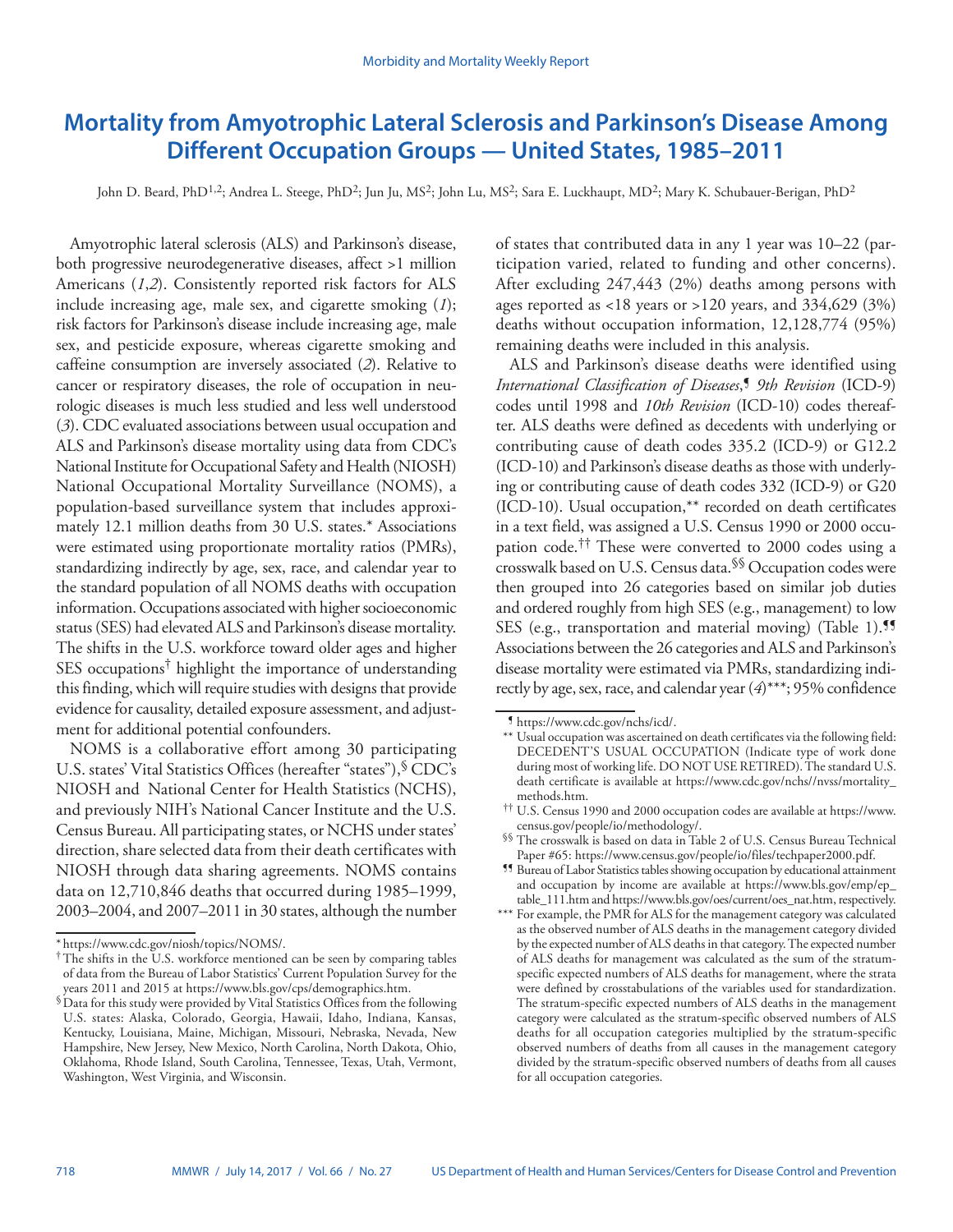| TABLE 1. The 26 occupation categories* derived from Census 2000 |  |
|-----------------------------------------------------------------|--|
| occupation codes <sup><math>\dagger</math></sup>                |  |

| <b>Occupation category</b>                        | Census 2000 occupation codes        |
|---------------------------------------------------|-------------------------------------|
| Management                                        | 001-003, 034-035, 041, 043          |
| <b>Business operations</b>                        | 013, 015, 050-073                   |
| Financial                                         | 012, 080-095                        |
| Computer and mathematical                         | 011, 100-124                        |
| Architecture and engineering                      | 030, 130-156                        |
| Life, physical, and social science                | 036, 160-196                        |
| Community and social services                     | 042, 200-206                        |
| Legal                                             | $210 - 215$                         |
| Education, training, and library                  | 023, 220-255                        |
| Arts, design, entertainment, sports,<br>and media | 006, 260-296                        |
| Health care practitioners and technical           | 300-354                             |
| Health care support                               | 360-365                             |
| Protective service                                | 370-395                             |
| Food preparation and serving                      | 031, 400-416                        |
| Building and grounds cleaning and<br>maintenance  | 420-425                             |
| Personal care and service                         | 032-033, 430-465                    |
| Sales                                             | 004-005, 470-496                    |
| Office and administrative support                 | 010, 040, 500-593                   |
| Farming, fishing, and forestry                    | 020-021, 600-613                    |
| Construction                                      | 022, 620-676                        |
| Extraction                                        | 680-694                             |
| Installation, maintenance, and repair             | 700-762                             |
| Production                                        | 014, 770-896                        |
| Transportation and material moving                | 016, 900, 903-904, 907-909, 911-975 |
| Military specific                                 | 983-985                             |
| Nonpaid workers                                   | 901-902, 905-906, 910               |

\* Categories modified from the IPUMS website, which orders categories roughly from high to low socioeconomic status: [https://usa.ipums.org/usa/volii/](https://usa.ipums.org/usa/volii/occ2000.shtml)

[occ2000.shtml](https://usa.ipums.org/usa/volii/occ2000.shtml).<br><sup>†</sup> Census 1990 occupation codes were converted to Census 2000 occupation codes using a crosswalk based on data in Table 2 of U.S. Census Bureau Technical Paper #65:<https://www.census.gov/people/io/files/techpaper2000.pdf>.

intervals (CIs) for PMRs were calculated using formulas based on Byar's approximation to the exact Poisson test (*5*).

Because cause-specific PMRs are mutually dependent, a higher mortality proportion for one cause results in a lower mortality proportion for another cause (*4*). Occupational categories reflect job duties and SES; therefore, higher SES occupations might have higher (or lower) PMRs for ALS and Parkinson's disease because deaths from other causes which might be related to SES might be lower (or higher) in these occupations. To test whether this limitation of using PMRs for analysis might explain results for ALS and Parkinson's disease, a sensitivity analysis was conducted in which chronic disease of the endocardium††† was used as a negative control outcome (i.e., an outcome not expected to be related to occupation or SES) (*6*). A PMR pattern for chronic disease of the endocardium similar to that of ALS and Parkinson's disease would suggest that higher (or lower) PMRs for ALS and Parkinson's disease are caused by deficits (or surpluses) in other causes of death. Deaths for this additional analysis were defined as decedents with underlying or contributing cause of death codes for chronic disease of the endocardium (424 [ICD-9] or I34–I38 [ICD-10]).

The analysis included 26,917 ALS deaths, 115,262 Parkinson's disease deaths, and 158,618 chronic disease of the endocardium deaths (Table 2). In crude analyses, ALS decedents were younger and more likely to be male and white than were decedents from all causes, whereas Parkinson's disease decedents were older and more likely to be male and white than

**TABLE 2. Crude frequencies and percentages for characteristics of deaths from all-causes, ALS,\* Parkinson's disease,† and chronic disease of the endocardium§ — National Occupational Mortality Surveillance, United States, 1985–1999, 2003–2004, and 2007–2011**

|                 | No. (%)<br>Characteristic total deaths <sup>1</sup> |                 | No. (%)<br>Parkinson's<br>disease<br>deaths <sup>¶</sup> | No. (%)<br>chronic<br>disease of the<br>endocardium<br>deaths <sup>¶</sup> |  |
|-----------------|-----------------------------------------------------|-----------------|----------------------------------------------------------|----------------------------------------------------------------------------|--|
| <b>Total</b>    | 12,128,774<br>(100)                                 | 26,917<br>(100) | 115,262<br>(100)                                         | 158,618<br>(100)                                                           |  |
| Age group (yrs) |                                                     |                 |                                                          |                                                                            |  |
| $18 - 25$       | 162,518(1)                                          | 39 (< 1)        | 4(1)                                                     | $290 (=1)$                                                                 |  |
| $26 - 30$       | 119.777(1)                                          | 66 (< 1)        | 2(<1)                                                    | 390 (< 1)                                                                  |  |
| $31 - 35$       | 152,495 (1)                                         | 167(1)          | 4(<1)                                                    | $610 (-1)$                                                                 |  |
| $36 - 40$       | 195,859(2)                                          | 338 (1)         | 10(<1)                                                   | 959(1)                                                                     |  |
| $41 - 45$       | 258,111(2)                                          | 671(2)          | 34 (< 1)                                                 | 1,398(1)                                                                   |  |
| $46 - 50$       | 353,626 (3)                                         | 1,122(4)        | 131 (< 1)                                                | 2,073(1)                                                                   |  |
| $51 - 55$       | 476,610(4)                                          | 1,708 (6)       | 295 (< 1)                                                | 2,853(2)                                                                   |  |
| $56 - 60$       | 648,794 (5)                                         | 2,545(9)        | 759(1)                                                   | 4,166(3)                                                                   |  |
| $61 - 65$       | 900,238 (7)                                         | 3,601(13)       | 2,143(2)                                                 | 6,452(4)                                                                   |  |
| $66 - 70$       | 1,169,674 (10)                                      | 4,471 (17)      | 5,783(5)                                                 | 10,129 (6)                                                                 |  |
| $71 - 75$       | 1,456,778 (12)                                      | 4,492 (17)      | 13,603 (12)                                              | 15,948 (10)                                                                |  |
| $76 - 80$       | 1,699,612 (14)                                      | 3,913 (15)      | 25,509 (22)                                              | 23,442 (15)                                                                |  |
| $81 - 85$       | 1,787,507 (15)                                      | 2,508(9)        | 31,599 (27)                                              | 31,542 (20)                                                                |  |
| $86 - 90$       | 1,508,379 (12)                                      | 1,009(4)        | 23,998 (21)                                              | 32,108 (20)                                                                |  |
| $91 - 95$       | 884,866 (7)                                         | 226(1)          | 9,395(8)                                                 | 19,512 (12)                                                                |  |
| $96 - 100$      | 299,456 (2)                                         | 38 (< 1)        | 1,828(2)                                                 | 5,953(4)                                                                   |  |
| $101 - 105$     | 50.196 (< 1)                                        | 3(<1)           | 155 (< 1)                                                | 735 (< 1)                                                                  |  |
| $105 - 120$     | 4,278 (< 1)                                         | 0(0)            | 10(<1)                                                   | 58 (< 1)                                                                   |  |
| Median±IQR      | $76 + 21$                                           | $69 \pm 16$     | $82 \pm 10$                                              | $82 \pm 14$                                                                |  |
| Sex             |                                                     |                 |                                                          |                                                                            |  |
| Male            | 6,072,802 (50)                                      | 14,314 (53)     | 65,477 (57)                                              | 68,075 (43)                                                                |  |
| Female          | 6,055,972 (50)                                      | 12,603 (47)     | 49,785 (43)                                              | 90,543 (57)                                                                |  |
| Race            |                                                     |                 |                                                          |                                                                            |  |
| White           | 10,633,589 (88)                                     | 25,279 (94)     | 109,281 (95)                                             | 146,195 (92)                                                               |  |
| <b>Black</b>    | 1,293,267 (11)                                      | 1,245(5)        | 3,823(3)                                                 | 9,637(6)                                                                   |  |
| Other           | 201,918 (2)                                         | 393(1)          | 2,158(2)                                                 | 2,786(2)                                                                   |  |

**Abbreviations:** ALS = amyotrophic lateral sclerosis; ICD = *International Classification of Diseases*; IQR = interquartile range.

\* Identified as deaths with the following ICD codes for the underlying or contributing causes of death: *9th Revision*: 335.2, *10th Revision*: G12.2.

† Identified as deaths with the following ICD codes for the underlying or contributing causes of death: *9th Revision*: 332, *10th Revision*: G20.

§ Identified as deaths with the following ICD codes for the underlying or contributing causes of death: *9th Revision*: 424, *10th Revision*: I34–I38.

¶ 334,629 (3%) deaths from all-causes, 551 (2%) deaths from ALS, 1,853 (2%) deaths from Parkinson's disease, and 2,791 (2%) deaths from chronic disease of the endocardium were excluded from this analysis because they were missing occupation information.

<sup>†††</sup> Chronic disease of the endocardium includes nonrheumatic mitral valve disorders; nonrheumatic aortic valve disorders; nonrheumatic tricuspid valve disorders; pulmonary valve disorders; and endocarditis, valve unspecified.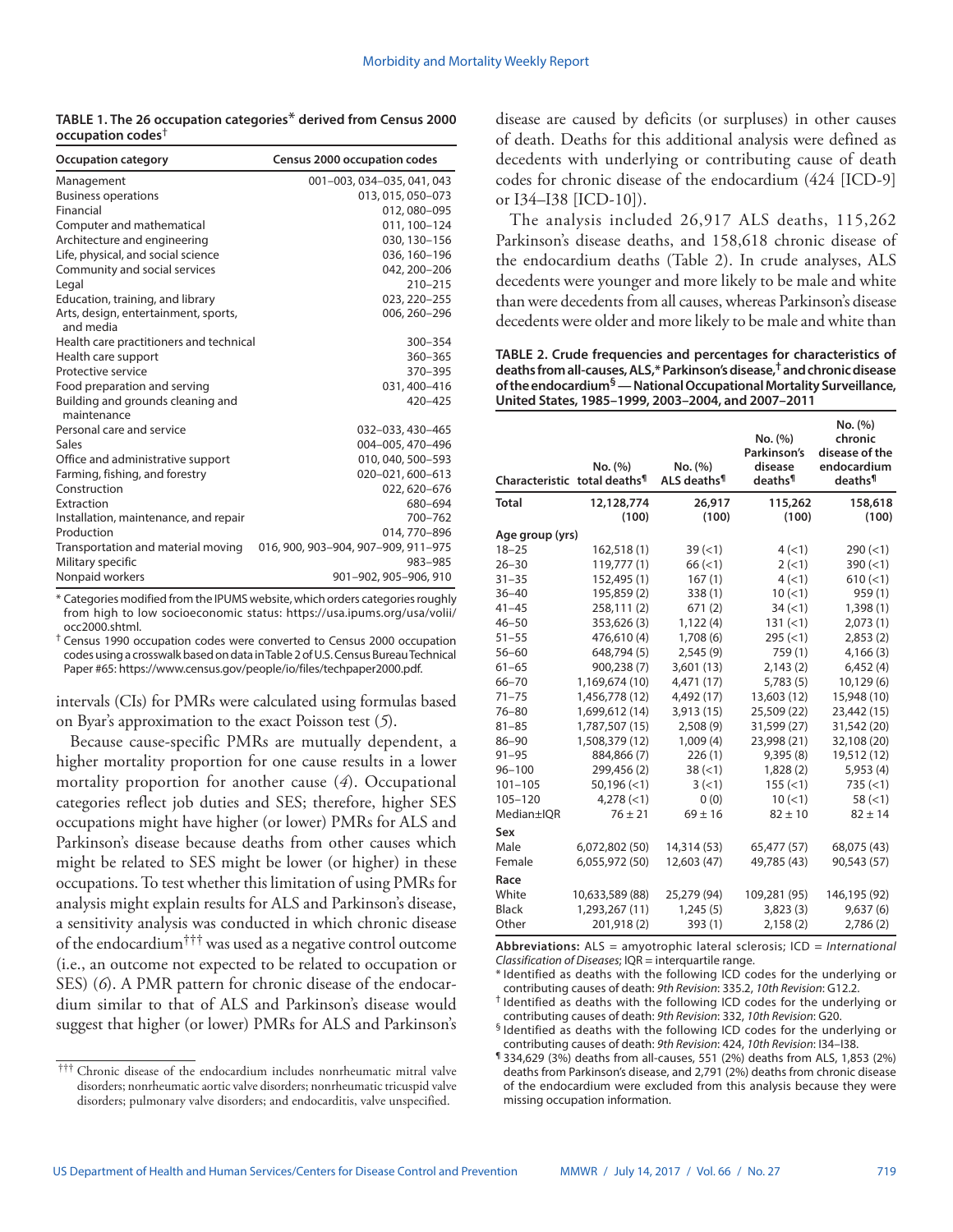were decedents from all causes. Deaths from chronic disease of the endocardium were older and more likely to be female and white than decedents from all causes (Table 2).

In standardized analyses, among ALS decedents, the PMRs for 14 occupation categories were significantly above 1.00, and for four (computer and mathematical; architecture and engineering; legal; and education, training, and library) were ≥1.50 (Table 3). In contrast, PMRs were significantly below 1.00 for 10 occupation categories, and none had a PMR ≤0.67 (Table 3). Among Parkinson's disease decedents, PMRs for 13 occupation categories were significantly above 1.00, and none had a PMR ≥1.50. In contrast, PMRs were significantly below 1.00 for 11 occupation categories, and one (extraction [e.g., mining or oil and gas drilling]) had a PMR ≤0.67. Among chronic disease of the endocardium decedents, the PMRs for nine occupation categories were significantly above 1.00, but the magnitudes were much less than those observed for ALS and Parkinson's disease; the highest (1.15) was for the legal category. The PMRs for seven occupation categories were significantly below 1.00, but, again, the magnitudes were much less than those observed for ALS and Parkinson's disease; the lowest PMR for chronic disease of the endocardium was 0.81 (extraction category).

## **Discussion**

Most previous studies of occupation and ALS and Parkinson's disease have focused on exposures to toxicants (e.g., pesticides, solvents, lead, welding fume, and electromagnetic fields) that occur more frequently in lower SES occupations (e.g., farming, construction, production, and military service) (*1*–*3*). This study, however, did not find positive associations between lower SES occupations and ALS and Parkinson's disease mortality; rather, positive associations were identified between ALS and Parkinson's disease mortality and higher SES occupations such as computer and mathematical; architecture and engineering; legal; and education, training, and library occupations. Understanding the reasons for this finding is important for a number of reasons. The burdens of ALS and Parkinson's disease mortality could increase in the future because the U.S. workforce is increasing in age, and increasing age is a recognized risk factor for ALS and Parkinson's disease (*1*,*2*). If the associations between higher SES occupations and ALS and Parkinson's disease mortality are real, then the burdens of ALS and Parkinson's disease mortality could also increase in the future because the U.S. workforce is increasing in the number and proportion of workers employed in higher SES occupations. Substantially elevated PMRs for respiratory disease and injury-related mortality among extraction workers might explain lower PMRs for ALS and Parkinson's disease in that occupation.

The findings in this report are subject to at least six limitations. First, usual occupation and outcomes might have been misclassified. A 1990 study based on 1980 U.S. Census occupation codes and 15 occupation categories reported the agreement between occupation ascertained from death certificates and company records was only 58% (*7*). However, a recent study based on 2010 U.S. Census Standard Occupational Classification codes and 22 occupation categories found the concordance between self-reported usual and current occupation was good ( $\kappa$  = 0.763; 95% CI = 0.754, 0.772) (*8*). Second, although the sensitivity of death certificates for ascertaining ALS is high (85%) (*9*), it is lower for Parkinson's disease (56%) (*10*), which suggests misclassification of Parkinson's disease deaths was likely more prevalent than misclassification of ALS deaths. Third, the broad occupation categories used for this analysis aggregated workers who might have had substantially different working conditions, limiting interpretation of results. For example, if an insecticide were positively associated with Parkinson's disease mortality, this analysis might not have found a positive association between farming, fishing, and forestry and Parkinson's disease mortality because that occupation category includes farmers who both did and did not use the insecticide as well as fishing and forestry workers who likely never used it. Fourth, death certificates do not collect dates of employment or of diagnosis, but the progressive natures of ALS and Parkinson's disease make it unlikely that much of decedents' time employed in their usual occupations would have occurred after diagnosis. Therefore, reverse causality (i.e., that diagnoses of ALS or Parkinson's disease would cause workers to switch their usual occupations) and misclassification of usual occupation is unlikely. Fifth, this study was unable to separate effects of occupation and SES on ALS and Parkinson's disease mortality, and results might have been affected by unmeasured confounders such as cigarette smoking. Finally, there are recognized limitations of using PMRs for analysis (*4*). The negative control outcome analysis, however, suggests that these limitations did not meaningfully affect results for higher SES occupations. Strengths of this study include its large sample size; complete, representative, and population-based sample, and that PMRs were indirectly standardized by measured confounders.

This study identified higher ALS and Parkinson's disease mortality among workers in higher SES occupations, but was unable to identify occupational or nonoccupational factors that might explain these findings. Future studies of workers in higher SES occupations are needed to assess the consistency of these findings and identify factors that might explain elevated ALS and Parkinson's disease mortality, using study designs that provide evidence for causality (e.g., cohort or case-control), individual exposure data for specific agents or experiences, and occupation categories formed on the basis of exposure to specific agents or experiences and linked to job exposure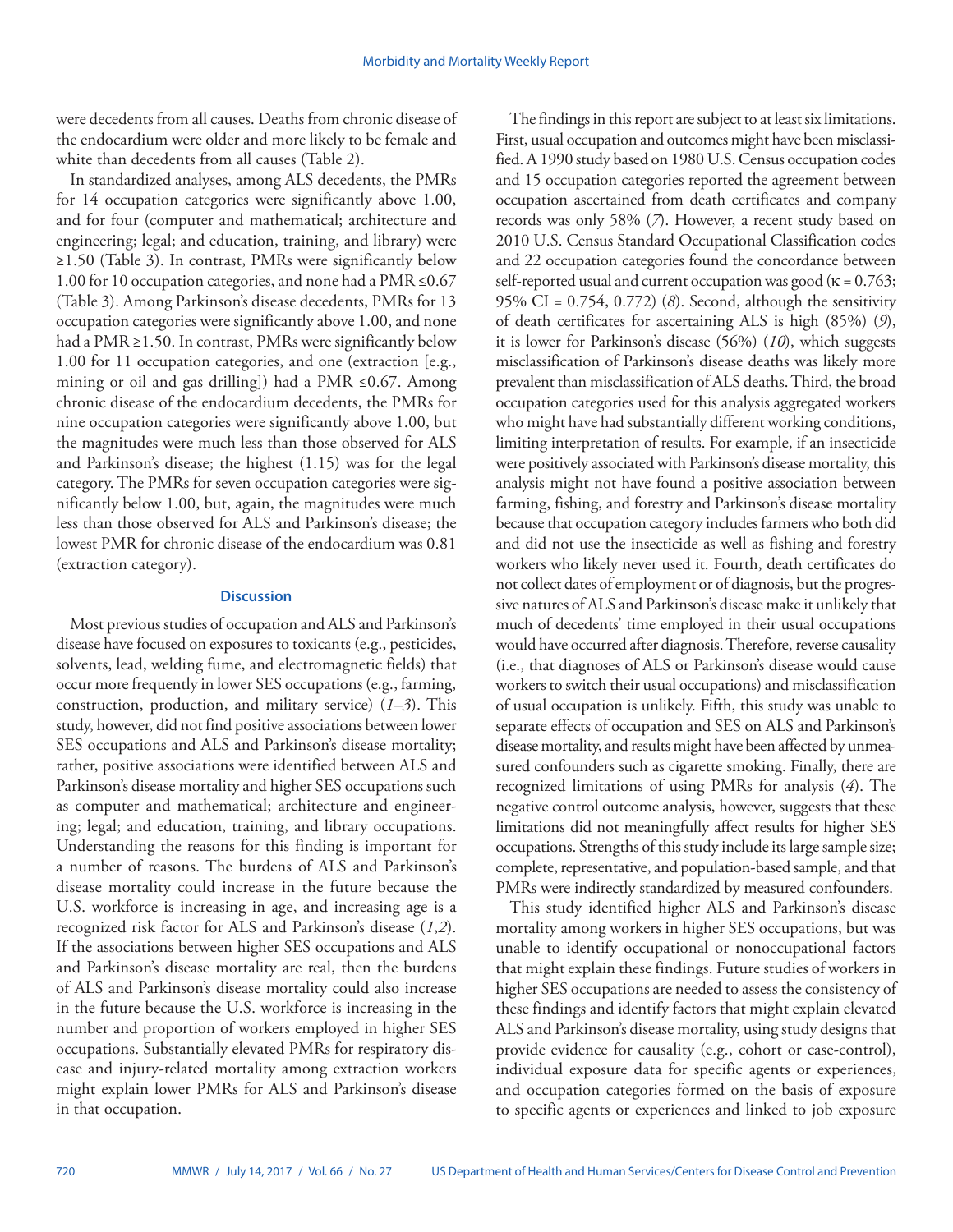| TABLE 3. Usual occupation category and mortality from ALS,* Parkinson's disease,† and chronic disease of the endocardium $^{\mathsf{S}}$ — National |  |
|-----------------------------------------------------------------------------------------------------------------------------------------------------|--|
| Occupational Mortality Surveillance, United States, 1985–1999, 2003–2004, and 2007–2011.                                                            |  |

|                                                             | <b>Total</b><br>Deaths**<br>Observed<br>(No.) | <b>ALS</b>             |                                 | Parkinson's disease                          |                           |                                            | <b>Chronic disease of the endocardium</b>    |                           |                          |                                                           |
|-------------------------------------------------------------|-----------------------------------------------|------------------------|---------------------------------|----------------------------------------------|---------------------------|--------------------------------------------|----------------------------------------------|---------------------------|--------------------------|-----------------------------------------------------------|
| Census 2000                                                 |                                               | Deaths**               |                                 |                                              | Deaths**                  |                                            |                                              | Deaths**                  |                          |                                                           |
| occupation<br>categories <sup>1</sup>                       |                                               | Observed<br>(No.)      | <b>Expected</b><br>(No.)        | Standardized <sup>††</sup><br>PMR (95% CI§§) | Observed<br>(No.)         | <b>Expected</b><br>(No.)                   | Standardized <sup>††</sup><br>PMR (95% CI§§) | Observed<br>(No.)         | <b>Expected</b><br>(No.) | Standardized <sup>††</sup><br>PMR (95% CI <sup>§§</sup> ) |
| <b>Total</b><br>Management<br><b>Business</b><br>operations | 12,128,774<br>315,750<br>92,346               | 26,917<br>1,201<br>367 | $\qquad \qquad -$<br>865<br>248 | $1.39(1.31 - 1.47)$<br>$1.48(1.33 - 1.64)$   | 115,262<br>5,103<br>1,178 | $\overline{\phantom{0}}$<br>4,402<br>1,040 | $1.16(1.13 - 1.19)$<br>$1.13(1.07 - 1.20)$   | 158,618<br>5,567<br>1,383 | 4,919<br>1,299           | $1.13(1.10-1.16)$<br>$1.06(1.01 - 1.12)$                  |
| Financial                                                   | 142,828                                       | 509                    | 376                             | $1.35(1.24 - 1.48)$                          | 2,147                     | 1,716                                      | $1.25(1.20-1.31)$                            | 2,103                     | 2,061                    | $1.02(0.98 - 1.07)$                                       |
| Computer and<br>mathematical                                | 33,962                                        | 189                    | 114                             | $1.66(1.43 - 1.91)$                          | 346                       | 265                                        | $1.31(1.17-1.45)$                            | 407                       | 371                      | $1.10(0.99 - 1.21)$                                       |
| Architecture and<br>engineering                             | 208,426                                       | 845                    | 544                             | $1.55(1.45-1.66)$                            | 3,663                     | 2,847                                      | $1.29(1.25 - 1.33)$                          | 3,115                     | 2,842                    | $1.10(1.06 - 1.14)$                                       |
| Life, physical, and<br>social science                       | 59,989                                        | 215                    | 156                             | $1.38(1.20 - 1.57)$                          | 931                       | 701                                        | $1.33(1.24 - 1.42)$                          | 843                       | 782                      | $1.08(1.01 - 1.15)$                                       |
| Community and<br>social services                            | 97,004                                        | 304                    | 223                             | $1.36(1.21 - 1.53)$                          | 1,482                     | 999                                        | $1.48(1.41 - 1.56)$                          | 1,357                     | 1,270                    | $1.07(1.01 - 1.13)$                                       |
| Legal                                                       | 43,936                                        | 178                    | 110                             | $1.62(1.39 - 1.87)$                          | 703                       | 500                                        | $1.40(1.30 - 1.51)$                          | 674                       | 584                      | $1.15(1.07-1.25)$                                         |
| Education, training,<br>and library                         | 426,012                                       | 1,431                  | 857                             | $1.67(1.58 - 1.76)$                          | 6,148                     | 4,203                                      | $1.46(1.43 - 1.50)$                          | 6,918                     | 6,534                    | $1.06(1.03 - 1.08)$                                       |
| Arts, design,<br>entertainment,<br>sports, and media        | 111,895                                       | 383                    | 280                             | $1.37(1.23 - 1.51)$                          | 1,252                     | 1,102                                      | $1.14(1.07 - 1.20)$                          | 1,457                     | 1,455                    | $1.00(0.95 - 1.05)$                                       |
| Health care<br>practitioners and<br>technical               | 299,250                                       | 950                    | 710                             | $1.34(1.25 - 1.43)$                          | 3,325                     | 2,772                                      | $1.20(1.16 - 1.24)$                          | 4,542                     | 4,279                    | $1.06(1.03 - 1.09)$                                       |
| Health care<br>support                                      | 133,029                                       | 270                    | 322                             | $0.84(0.74 - 0.94)$                          | 863                       | 902                                        | $0.96(0.89 - 1.02)$                          | 1,653                     | 1,681                    | $0.98(0.94 - 1.03)$                                       |
| Protective service                                          | 148,058                                       | 396                    | 393                             | $1.01(0.91 - 1.11)$                          | 1,295                     | 1,509                                      | $0.86(0.81 - 0.91)$                          | 1,641                     | 1,676                    | $0.98(0.93 - 1.03)$                                       |
| Food preparation<br>and serving                             | 348,863                                       | 610                    | 799                             | $0.76(0.70 - 0.83)$                          | 2,585                     | 2,896                                      | $0.89(0.86 - 0.93)$                          | 4,541                     | 4,620                    | $0.98(0.95 - 1.01)$                                       |
| Building and<br>grounds cleaning<br>and maintenance         | 456,452                                       | 687                    | 881                             | $0.78(0.72 - 0.84)$                          | 2,884                     | 3,277                                      | $0.88(0.85 - 0.91)$                          | 4,611                     | 4,902                    | $0.94(0.91 - 0.97)$                                       |
| Personal care and<br>service                                | 338,556                                       | 816                    | 729                             | $1.12(1.04 - 1.20)$                          | 2,019                     | 2,208                                      | $0.91(0.88 - 0.96)$                          | 3,055                     | 3,290                    | $0.93(0.90 - 0.96)$                                       |
| <b>Sales</b>                                                | 861,453                                       | 2,318                  | 2,044                           | $1.13(1.09 - 1.18)$                          | 10,004                    | 9,357                                      | $1.07(1.05 - 1.09)$                          | 11,934                    | 11,648                   | $1.02(1.01 - 1.04)$                                       |
| Office and<br>administrative<br>support                     | 895,316                                       | 2,534                  | 2,132                           | $1.19(1.14 - 1.24)$                          | 9,631                     | 8,717                                      | $1.10(1.08 - 1.13)$                          | 13,245                    | 13,135                   | $1.01(0.99 - 1.03)$                                       |
| Farming, fishing,<br>and forestry                           | 515,654                                       | 773                    | 898                             | $0.86(0.80 - 0.92)$                          | 5,867                     | 6,090                                      | $0.96(0.94 - 0.99)$                          | 6,278                     | 6,267                    | $1.00(0.98 - 1.03)$                                       |
| Construction                                                | 769,246                                       | 1,491                  | 1,879                           | $0.79(0.75 - 0.83)$                          | 6,148                     | 7,432                                      | $0.83(0.81 - 0.85)$                          | 7,562                     | 8,166                    | $0.93(0.91 - 0.95)$                                       |
| Extraction                                                  | 81,813                                        | 132                    | 192                             | $0.69(0.58 - 0.82)$                          | 599                       | 942                                        | $0.64(0.59 - 0.69)$                          | 761                       | 945                      | $0.81(0.75 - 0.87)$                                       |
| Installation,<br>maintenance, and<br>repair                 | 342,080                                       | 777                    | 876                             | $0.89(0.83 - 0.95)$                          | 3,279                     | 3,677                                      | $0.89(0.86 - 0.92)$                          | 3,714                     | 3,914                    | $0.95(0.92 - 0.98)$                                       |
| Production                                                  | 1,322,655                                     | 2,721                  | 2,964                           | $0.92(0.88 - 0.95)$                          | 12,578                    | 13,902                                     | $0.90(0.89 - 0.92)$                          | 16,437                    | 16,901                   | $0.97(0.96 - 0.99)$                                       |
| Transportation and<br>material moving                       | 890,931                                       | 1,563                  | 2,099                           | $0.74(0.71 - 0.78)$                          | 6,562                     | 7,972                                      | $0.82(0.80 - 0.84)$                          | 9,008                     | 9,479                    | $0.95(0.93 - 0.97)$                                       |
| Military specific                                           | 110,555                                       | 286                    | 290                             | $0.99(0.87 - 1.11)$                          | 1,131                     | 1,182                                      | $0.96(0.90 - 1.01)$                          | 1,178                     | 1,236                    | $0.95(0.90 - 1.01)$                                       |
| Nonpaid workers <sup>99</sup>                               | 3,082,715                                     | 4,971                  | 5,935                           | $0.84(0.81 - 0.86)$                          | 23,539                    | 24,653                                     | $0.95(0.94 - 0.97)$                          | 44,634                    | 44,364                   | $1.01(1.00 - 1.02)$                                       |

Abbreviations: ALS = amyotrophic lateral sclerosis; CI = confidence interval; ICD = International Classification of Diseases; NOMS = National Occupational Mortality Surveillance; PMR = proportionate mortality ratio.

\* Identified as deaths with the following ICD codes for the underlying or contributing causes of death: *9th Revision*: 335.2, *10th Revision*: G12.2.

† Identified as deaths with the following ICD codes for the underlying or contributing causes of death: *9th Revision*: 332, *10th Revision*: G20.

§ Identified as deaths with the following ICD codes for the underlying or contributing causes of death: *9th Revision*: 424, *10th Revision*: I34–I38. ¶ Census 1990 occupation codes were converted to Census 2000 occupation codes using a crosswalk based on data in Table 2 of US Census Bureau Technical Paper #65: [https://www.census.](https://www.census.gov/people/io/files/techpaper2000.pdf) [gov/people/io/files/techpaper2000.pdf.](https://www.census.gov/people/io/files/techpaper2000.pdf)

\*\* 334,629 (3%) deaths from all-causes, 551 (2%) deaths from ALS, 1,853 (2%) deaths from Parkinson's disease, and 2,791 (2%) deaths from chronic disease of the endocardium were excluded from this analysis because they were missing occupation information.

†† Indirectly standardized to the standard population of all NOMS deaths with occupation information by age, sex, race (white, black, other), and calendar year (1985–1989, 1990–1994, 1995–1998, 1999 and 2003–2004, 2007–2011). Different age group (years) categories were used for ALS, Parkinson's disease, and chronic disease of the endocardium because the age distributions for these outcomes were different and numbers were small in the tails of the age distributions for ALS and Parkinson's disease. The age group (years) categories that were used for ALS were ≤30, 31–35, 36–40, 41–45, 46–50, 51–55, 56–60, 61–65, 66–70, 71–75, 76–80, 81–85, 86–90, >90. The age group (years) categories that were used for Parkinson's disease were ≤50, 51–55, 56–60, 61–65, 66–70, 71–75, 76–80, 81–85, 86–90, 91–95, 96–100, >100. The age group (years) categories that were used for chronic disease of the endocardium were 18–25, 26–30, 31–35, 36–40, 41–45, 46–50, 51–55, 56–60, 61–65, 66–70, 71–75, 76–80, 81–85, 86–90, 91–95, 96–100, 101–105, >105.

§§ Calculated using formulas based on Byar's approximation to the exact Poisson test (<http://www.iarc.fr/en/publications/pdfs-online/stat/sp82/>).

¶¶ Includes housewife or homemaker (2,789,320; 90%), volunteer (1,936; <1%), student (46,221; 1%), retired (51,567; 2%), and none, never worked, patient, disabled, or inmate (193,671; 6%).